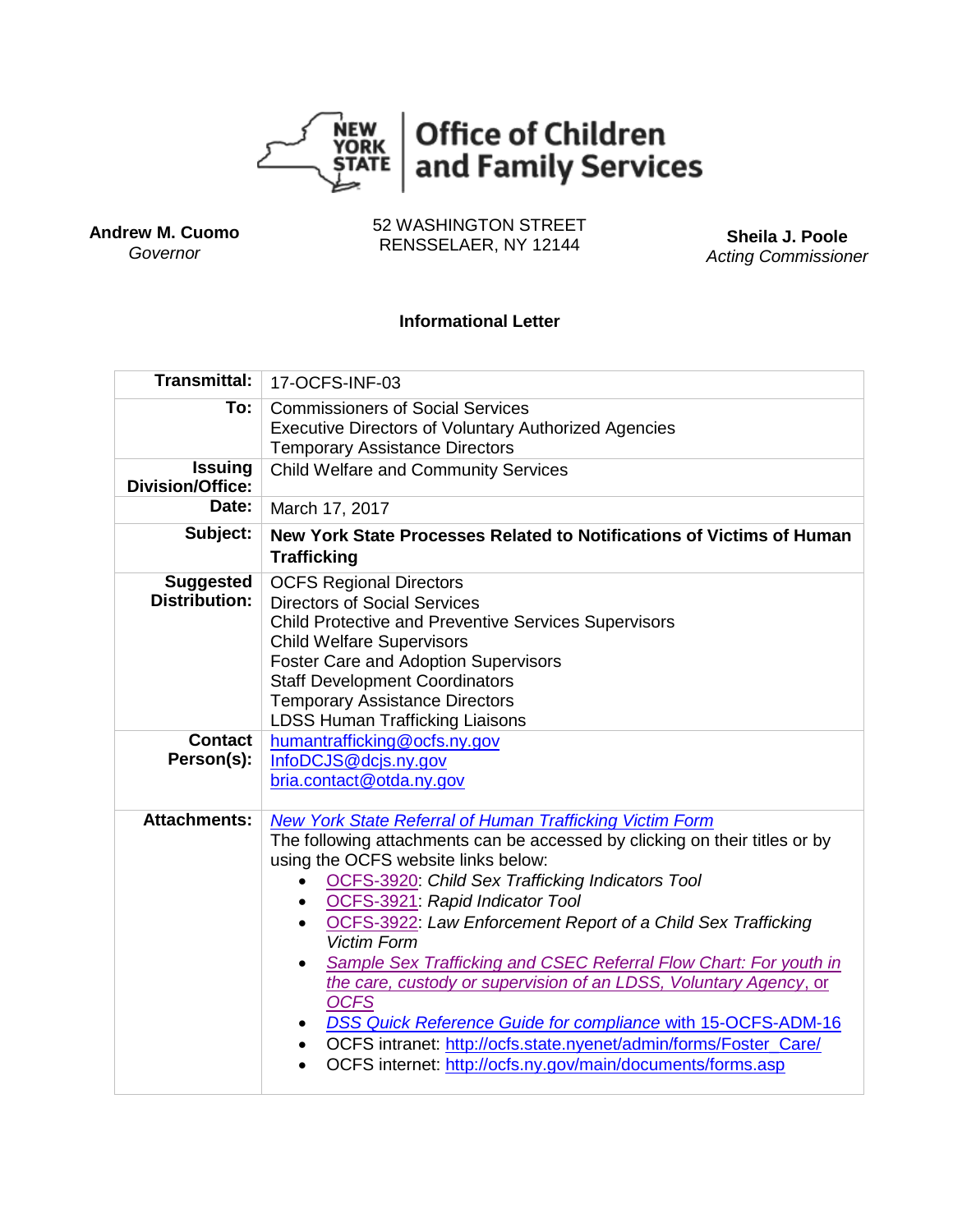| <b>Previous</b><br>Soc. Serv. Law<br><b>Manual</b><br><b>Releases</b><br>NYS Regs.<br><b>ADMs/INFs</b><br><b>Cancelled</b><br>Ref.<br>& Other Legal<br>Ref.<br>18 NYCRR<br>09-OCFS-<br>22 U.S.C.<br>Preventing<br>431.8(b)(3)(i)<br>ADM-01 /<br>§7102;<br>Sex<br>ii)<br>OTDA 09-<br>Trafficking<br>42 U.S.C.<br>ADM-01<br>and<br>§§671-679b;<br>16-OCFS-<br>ADM-09<br><b>Social Services</b><br>(P.L. 113-<br>$183$ ;<br>Law §483-aa,<br>15-OCFS-<br>bb, cc<br><b>ADM-16</b><br>Chapter 74 of<br>the Laws of<br>$14-03:$<br>15-OCFS-<br>2007;<br><b>INF-08</b> | L IIIIIY IVEIGIGIILGS |  |                |                                                                             |
|----------------------------------------------------------------------------------------------------------------------------------------------------------------------------------------------------------------------------------------------------------------------------------------------------------------------------------------------------------------------------------------------------------------------------------------------------------------------------------------------------------------------------------------------------------------|-----------------------|--|----------------|-----------------------------------------------------------------------------|
|                                                                                                                                                                                                                                                                                                                                                                                                                                                                                                                                                                |                       |  |                | Misc. Ref.                                                                  |
| 15-OCFS-<br>the Laws of<br><b>INF-03</b><br>2015                                                                                                                                                                                                                                                                                                                                                                                                                                                                                                               |                       |  | Chapter 368 of | Strengthening<br><b>Families Act</b><br>ACYF-CB-IM-<br>ACYF-CB-PI-<br>14-06 |

#### **Filing References**

### **I. Purpose**

The purpose of this Informational Letter (INF) is to explain differences between certain requirements (detailed in 15-OCFS-ADM-16) to identify, document, and report child victims of trafficking, and the process of confirming human trafficking victimhood; a process managed by the New York State Division of Criminal Justice Services (DCJS) and New York State Office of Temporary and Disability Assistance (OTDA).

## **II. Background**

 $\overline{a}$ 

On September 29, 2014, President Obama signed the *Preventing Sex Trafficking and Strengthening Families Act* (P.L. 113-183) [hereinafter referred to as the "Act"] into law, which amended various provisions of Title IV - E of the *Social Security Act* (SSA). The Act has two primary purposes - to protect and prevent at-risk children and youth from becoming victims of sex trafficking, and to improve the safety, permanency, and well-being outcomes of children and youth involved with the child welfare system. Among other provisions, the Act requires that policies, procedures, and tools for identification, documentation, and response to child victims of sex trafficking, or those at risk of becoming victims, be developed. In response to the Act, the New York State Office of Children and Family Services (OCFS) issued the *[Requirements to Identify, Document, Report, and Provide](http://www.google.com/url?sa=t&rct=j&q=&esrc=s&source=web&cd=1&cad=rja&uact=8&ved=0ahUKEwiwlY-r0p3NAhWKWywKHbXuCXsQFggeMAA&url=http%3A%2F%2Focfs.ny.gov%2Fmain%2Fpolicies%2Fexternal%2FOCFS_2015%2FADMs%2F15-OCFS-ADM-16%2520%2520Requirements%2520to%2520Identify%2C%2520Document%2C%2520Report%2C%2520and%2520Provide%2520Services%2520to%2520Child%2520Sex%2520Trafficking%2520Victims.pdf&usg=AFQjCNFaZ8OVFDbuoBu6naxOBK_mxbTpOg)*  [Services to Child Sex Trafficking Victims](http://www.google.com/url?sa=t&rct=j&q=&esrc=s&source=web&cd=1&cad=rja&uact=8&ved=0ahUKEwiwlY-r0p3NAhWKWywKHbXuCXsQFggeMAA&url=http%3A%2F%2Focfs.ny.gov%2Fmain%2Fpolicies%2Fexternal%2FOCFS_2015%2FADMs%2F15-OCFS-ADM-16%2520%2520Requirements%2520to%2520Identify%2C%2520Document%2C%2520Report%2C%2520and%2520Provide%2520Services%2520to%2520Child%2520Sex%2520Trafficking%2520Victims.pdf&usg=AFQjCNFaZ8OVFDbuoBu6naxOBK_mxbTpOg) Administrative Directive (ADM).<sup>1</sup> For more information on the basic provisions of the Act, please see **15-OCFS-INF-03.**<sup>2</sup>

<sup>1</sup> 15-OCFS-ADM-16 *Requirements to Identify, Document, Report, and Provide Services to Child Sex Trafficking Victims.*

<sup>2</sup> 15-OCFS-INF-03 *Preventing Sex Trafficking and Strengthening Families Act.*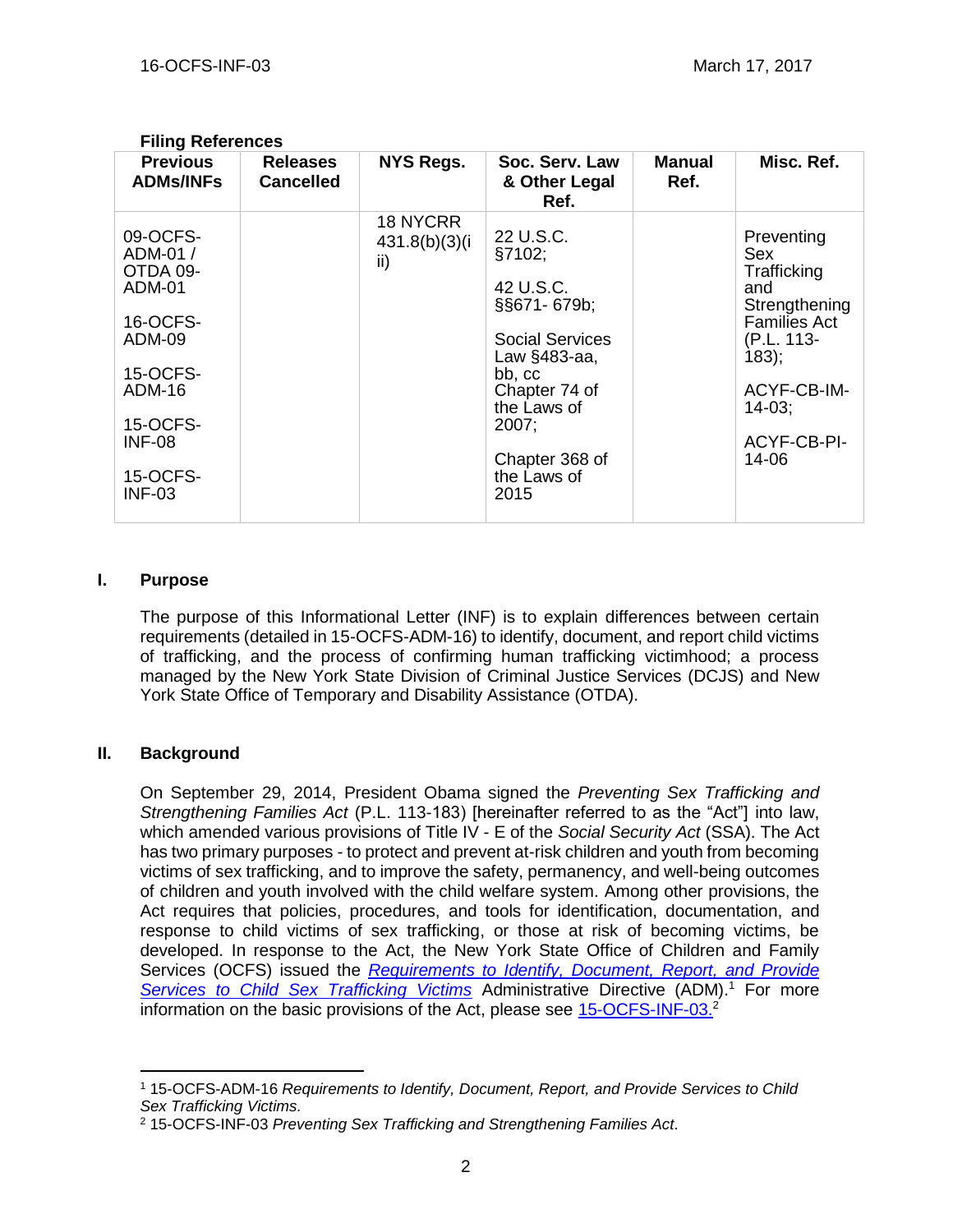On November 1, 2007, the *New [York State Anti-Trafficking Law](https://otda.ny.gov/policy/directives/2009/ADM/09-ADM-01.pdf)<sup>3</sup>* took effect, establishing human trafficking as a state crime, and establishing a process to "confirm" victims of human trafficking under the state law. This process was established as a means of providing assistance to confirmed victims, including those who would not be otherwise eligible for assistance due to their immigration status. Confirmed victims, if otherwise eligible, are eligible for benefits and services in accordance with their citizenship or immigration status. On January 7, 2009, OCFS and OTDA issued 09-OCFS-ADM-01 / OTDA 09-ADM-01 to provide local districts with information about this law and its effects, including details about the confirmation process and benefits available to victims.

The *New York State Anti-Trafficking Law* requires DCJS and OTDA to accept referrals of potential victims from local law enforcement agencies or local district attorneys' offices. In 2015, the ability to refer potential victims of human trafficking expanded to include established legal and social services providers. 4

Based on the requirements of the two laws, the three agencies (OCFS, OTDA, and DCJS) have roles in the identification and the provision of services to victims. Per the *[New York](https://otda.ny.gov/policy/directives/2009/ADM/09-ADM-01.pdf)  [State Anti-Trafficking Law,](https://otda.ny.gov/policy/directives/2009/ADM/09-ADM-01.pdf)* OTDA and DCJS are charged with confirming or denying referrals of victims made to their agencies to allow access to services. Additionally, OTDA manages the New York State Response to Human Trafficking Program (RHTP), which provides case management and referral services to adult foreign-born, New York State confirmed trafficked persons who by virtue of the lack of an eligible immigration status are therefore not otherwise eligible for any mainstream benefits and/or services. This referral process is open to any potential victim of human trafficking, including minors in the care, custody, or supervision of OCFS, local departments of social services (LDSSs), and voluntary agencies (VAs). Additionally, per the federal *Preventing Sex Trafficking and Strengthening Families Act*, OCFS provides oversight to its facilities, LDSSs, and VAs to screen, identify, and provide services to identified victims of human trafficking and youth identified as at risk of becoming a victim.

DCJS, in consultation with OTDA, must determine whether to confirm the referred person as a human trafficking victim (HTV) under statutory and regulatory guidelines. Once confirmed, victims are directed to either the LDSS or the RHTP service provider network. For more information on the *New York State Anti-Trafficking Law* or the RHTP, please refer to <u>OTDA 09-ADM-01.</u><sup>5</sup>

## **III. Program Implications**

 $\overline{a}$ 

The specific purposes, affected populations, and procedures of the separate and distinct screening, notification, and referral processes of the child sex trafficking and confirmation of victimhood policies described above are summarized in the following table and diagrams:

| <b>Child Welfare Screening and</b>  | Confirmation of |
|-------------------------------------|-----------------|
| <b>Law Enforcement Notification</b> | Victimhood      |

<sup>3</sup> Chapter 74 of the Laws of 2007.

<sup>4</sup> Chapter 368 of the Laws of 2015.

<sup>5</sup> OTDA 09-ADM-01 *New York State Anti-Trafficking Statute.*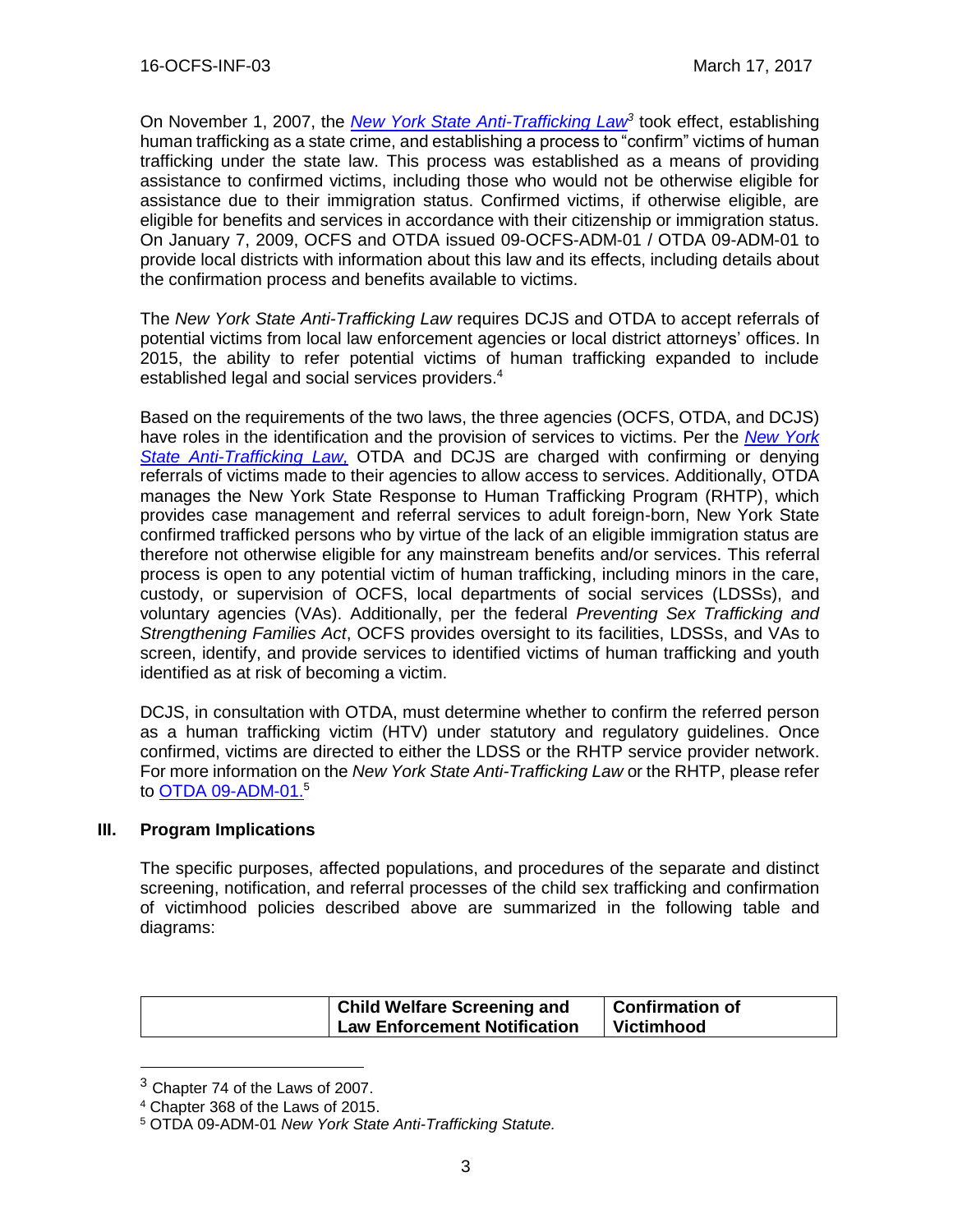| <b>Lead Agency and</b>                  | OCFS: 518-474-8536;                                           | <b>OTDA:</b> (518) 402-3096;                       |
|-----------------------------------------|---------------------------------------------------------------|----------------------------------------------------|
| <b>Contact</b>                          | humantrafficking@ocfs.ny.gov;                                 | bria.contact@otda.ny.gov;                          |
|                                         | http://ocfs.ny.gov/main/humantraff                            | https://otda.ny.gov/program                        |
|                                         | $i$ c $/$                                                     | s/bria/trafficking.asp                             |
|                                         |                                                               | DCJS:                                              |
|                                         |                                                               | (518) 457-5837,                                    |
|                                         |                                                               | InfoDCJS@dcjs.ny.gov;                              |
|                                         |                                                               | http://www.criminaljustice.ny                      |
|                                         |                                                               | .gov/pio/humantrafficking/hu                       |
|                                         |                                                               | mantrafficking.htm<br><b>Shared OTDA/DCJS fax:</b> |
|                                         |                                                               | (518) 485-9611                                     |
| <b>Relevant Policy</b>                  | Requirements to Identify,                                     | <b>New York State Anti-</b>                        |
|                                         | Document, Report, and Provide                                 | Trafficking Law (OTDA 09-                          |
|                                         | <b>Services to Child Sex Trafficking</b>                      | <u>ADM-01)</u>                                     |
|                                         | Victims (15-OCFS-ADM-16)                                      |                                                    |
| <b>Purpose of Process</b>               | To identify, document, and                                    | To identify and document                           |
|                                         | provide services to child sex                                 | adult and minor victims of                         |
|                                         | trafficking victims in the child                              | human trafficking, and refer                       |
|                                         | welfare system                                                | to the appropriate service                         |
|                                         |                                                               | provider based on age and                          |
|                                         |                                                               | eligibility status                                 |
| <b>Applicable Definition</b>            | OCFS's policies refer to the                                  | OTDA and DCJS may                                  |
| of Victims of Sex<br><b>Trafficking</b> | federal definition of sex                                     | confirm an individual under<br>the New York State  |
|                                         | trafficking, namely that any<br>person under 18 years old who | confirmation process using                         |
|                                         | has engaged in transactional or                               | any definition of "trafficking                     |
|                                         | commercial sex is a victim of                                 | in persons," either state <sup>7</sup> or          |
|                                         | "severe form of trafficking in                                | federal. $8$                                       |
|                                         | persons." <sup>6</sup>                                        |                                                    |
|                                         |                                                               | The trafficking must have a                        |
|                                         | For the purposes of OCFS                                      | nexus to New York State                            |
|                                         | policies, any child under age 18                              | and must have occurred                             |
|                                         | who has engaged in                                            | after the New York State                           |
|                                         | transactional sex or a                                        | Anti-Trafficking Law went                          |
|                                         | commercial sex act is                                         | into effect in 2007.                               |
|                                         | considered a sex trafficking<br>victim, regardless of whether |                                                    |
|                                         | force, fraud, or coercion is                                  |                                                    |
|                                         | present.                                                      |                                                    |
| <b>Applicable Definition</b>            | The Requirements to Identify,                                 | Referrals for confirmation                         |
| of Victims of Labor                     | <b>Document, Report, and Provide</b>                          | and associated services are                        |
| <b>Trafficking</b>                      | <b>Services to Child Sex Trafficking</b>                      | available to potential victims                     |
|                                         | Victims policy only applies to child                          | of both sex and labor                              |
|                                         | victims of sex trafficking;                                   | trafficking under New York                         |
|                                         | however, children and youth are                               | State and federal                                  |
|                                         | also able to access services                                  | definitions.                                       |

<sup>6</sup> *Trafficking Victim Protection Act of 2000*, P. L. 106-386 (TVPA).

 $\overline{a}$ 

<sup>&</sup>lt;sup>7</sup> Chapter 74 of the Laws of 2007 (New York State Anti-Trafficking Statute).

<sup>8</sup> TVPA.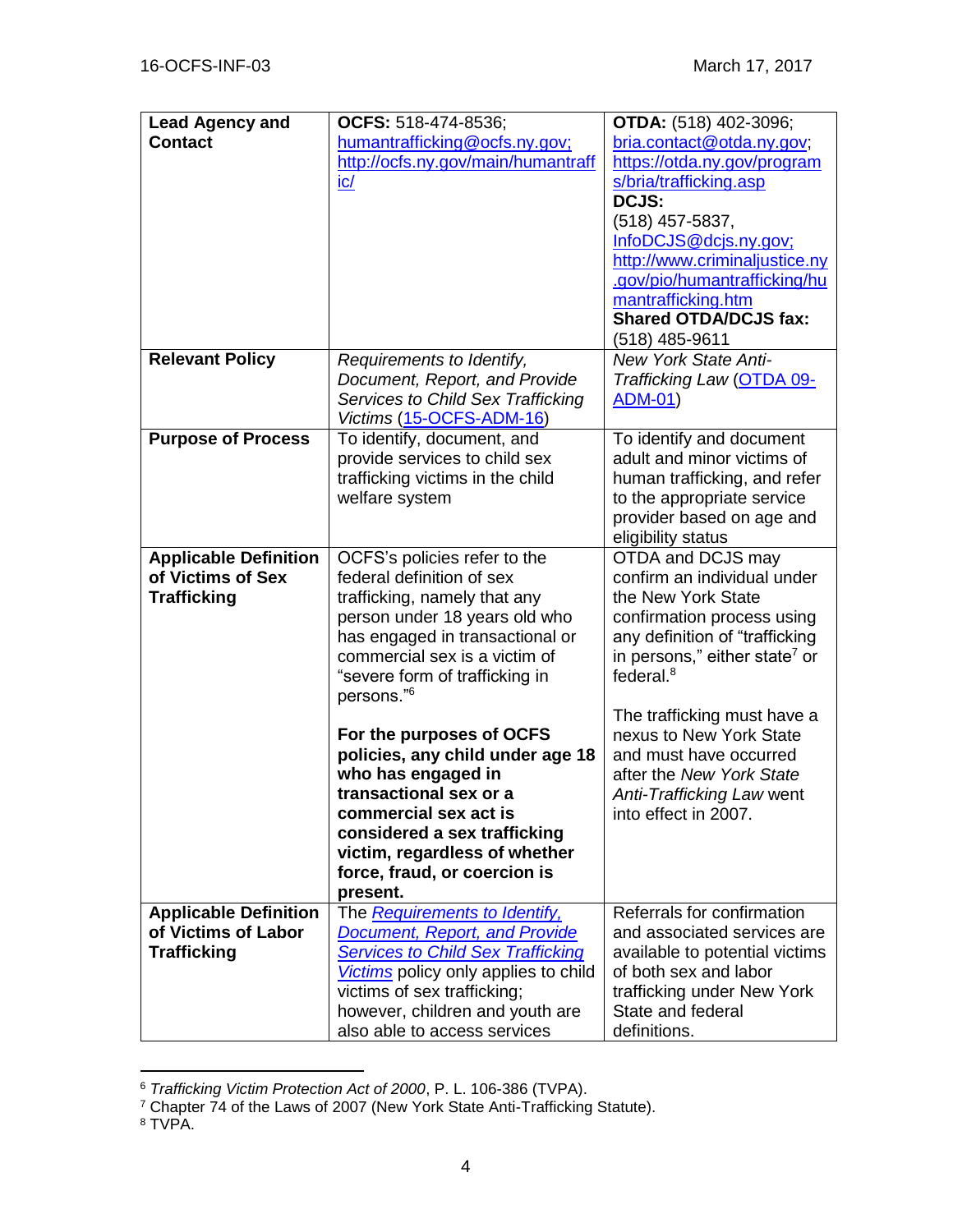|                                                                       | related to potential labor<br>trafficking experiences.                                                                                                                                                                                                                                                                                                                                                                                                                                 |                                                                                                                                                                                                                             |
|-----------------------------------------------------------------------|----------------------------------------------------------------------------------------------------------------------------------------------------------------------------------------------------------------------------------------------------------------------------------------------------------------------------------------------------------------------------------------------------------------------------------------------------------------------------------------|-----------------------------------------------------------------------------------------------------------------------------------------------------------------------------------------------------------------------------|
| <b>Client Population</b><br><b>Affected</b>                           | All children and youth, regardless<br>of age, in the care, custody, or<br>supervision of an LDSS or OCFS,<br>including children in foster care,<br>child protective services<br>(including family assessment<br>response [FAR] cases), and open<br>preventive cases, receiving<br>Chafee services, or on runaway<br>status from foster care up until<br>the age of 21                                                                                                                  | All persons (children and<br>adults) whom a designated<br>entity reasonably believes<br>to be a victim of human<br>trafficking                                                                                              |
| <b>Professionals</b><br><b>Affected</b>                               | All applicable personnel of OCFS,<br>LDSSs, Voluntary Authorized<br>Agencies, and relevant<br>contractors                                                                                                                                                                                                                                                                                                                                                                              | All representatives of<br>established social and legal<br>services agencies; all<br>members of law<br>enforcement, including<br>district attorneys' office<br>personnel, probation, and<br>Department of Labor<br>personnel |
| <b>Required Actions</b>                                               | Defined in Requirements to<br>Identify, Document, Report, and<br><b>Provide Services to Child Sex</b><br><b>Trafficking Victims (15-OCFS-</b><br><b>ADM-16)</b>                                                                                                                                                                                                                                                                                                                        | Defined in Chapter 74 of the<br>Laws of 2007, Chapter 368<br>of the Laws of 2015, and<br><b>New York State Anti-</b><br><b>Trafficking Statute (OTDA</b><br>09-ADM-01)                                                      |
| <b>Is client consent</b><br>required to take<br>defined action(s)?    | No - Process is mandatory<br>without consent of<br>parent/guardian and/or youth.<br>In instances where a report to law<br>enforcement is made, youth are<br>not required to cooperate with law<br>enforcement. For more<br>information, please refer to "Is<br>cooperation with law enforcement<br>required?" below.<br>Although consent is not required,<br>workers are encouraged to<br>discuss the reporting process with<br>parents/guardians and youth to<br>maintain engagement. | Yes - For referral to be<br>made by established social<br>or legal services provider,<br>regardless of victim's age<br>No - For referral to be<br>made by law enforcement,<br>regardless of victim's age                    |
| Is there an impact on<br>eligibility for youth<br>to access services? | $No - Youth$ who are entitled to<br>services through LDSSs and<br>community-based services may<br>access those services as needed,<br>even if the youth is not identified                                                                                                                                                                                                                                                                                                              | No - For youth under 18<br>years old                                                                                                                                                                                        |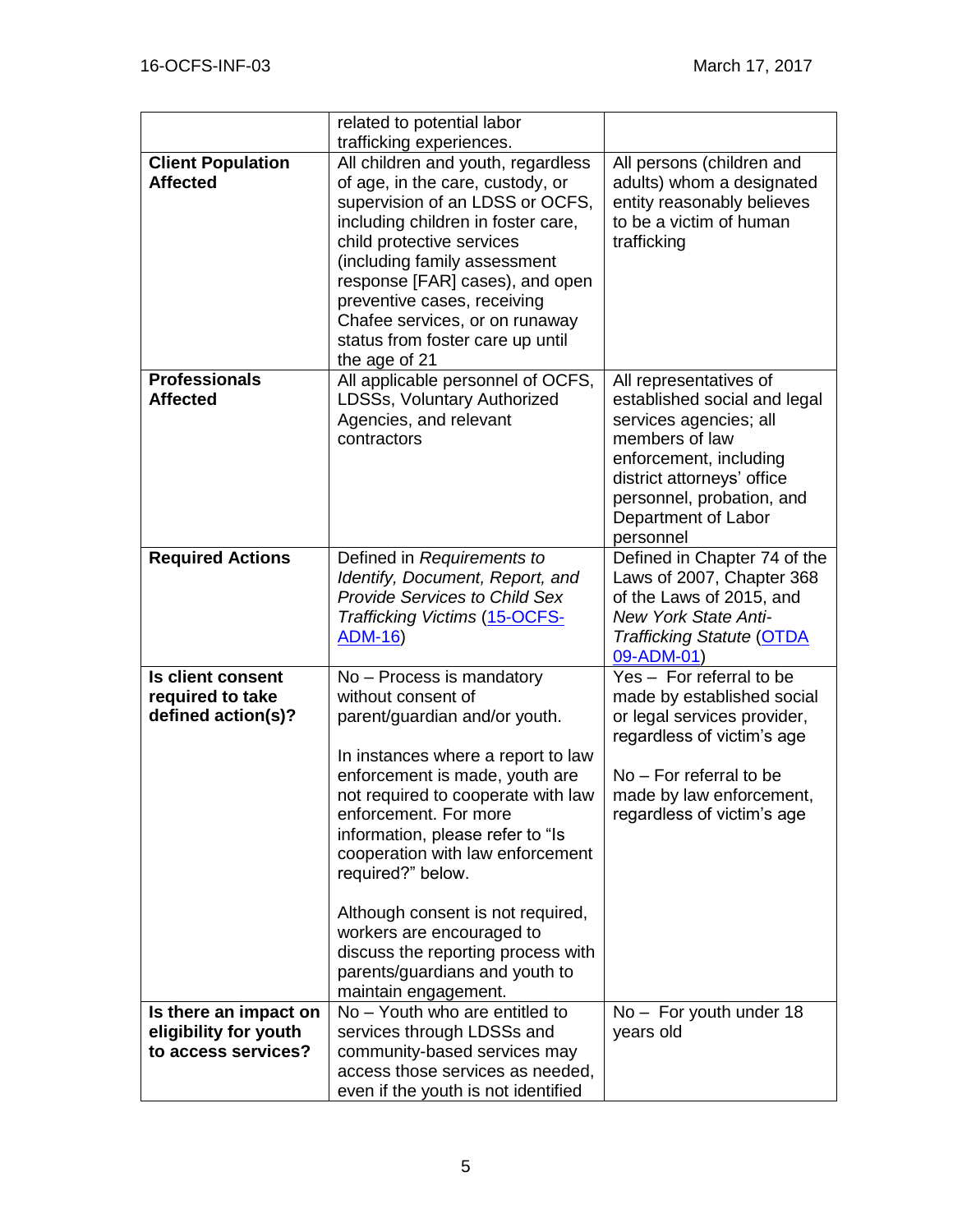$\overline{a}$ 

|                     | as trafficked or at risk according                      | Potentially - For persons                                 |
|---------------------|---------------------------------------------------------|-----------------------------------------------------------|
|                     | to screening tools                                      | over 18 years old <sup>9</sup>                            |
| Does the result of  | No – The process defined in $15$ -                      | Yes - If through the course                               |
| one process affect  | <b>OCFS-ADM-16</b> is not impacted                      | of screening, using the tools                             |
| the other?          | by a client's confirmation or lack                      | attached to 15-OCFS-ADM-                                  |
|                     | thereof.                                                | 16, a child-serving                                       |
|                     |                                                         | professional reasonably                                   |
|                     | There may be instances where a                          | suspects a youth has been                                 |
|                     | youth is determined to be a sex                         | trafficked, the worker must                               |
|                     | trafficking victim by the OCFS                          | submit the New York State                                 |
|                     | screening process, but would not                        | <b>Referral of Human</b>                                  |
|                     | qualify for confirmation by OTDA                        | Trafficking Victim form to                                |
|                     | and DCJS.                                               | OTDA and DCJS, if consent                                 |
|                     |                                                         | is obtained.                                              |
|                     | For more information, please                            |                                                           |
|                     | refer to "Applicable Definition of                      | (Note: A worker may                                       |
|                     | Victims of Sex Trafficking" above.                      | reasonably suspect a youth<br>has been trafficked even if |
|                     |                                                         | the results of the screening                              |
|                     |                                                         | do not indicate the youth                                 |
|                     |                                                         | has been trafficked.)                                     |
| Is cooperation with | Requirements for cooperating                            | No - The confirmation                                     |
| law enforcement     | with law enforcement differ based                       | process is established as a                               |
| required?           | on whether the individual is a                          | referral for services. It is not                          |
|                     | professional or identified youth                        | an investigative tool for law                             |
|                     | victim:                                                 | enforcement.                                              |
|                     |                                                         |                                                           |
|                     | Yes - Professionals who notify                          |                                                           |
|                     | law enforcement of an identified                        |                                                           |
|                     | victim of sex trafficking are                           |                                                           |
|                     | required to cooperate following                         |                                                           |
|                     | the notification.                                       |                                                           |
|                     |                                                         |                                                           |
|                     | No – Identified youth victims of                        |                                                           |
|                     | human trafficking are not required                      |                                                           |
|                     | to cooperate with law                                   |                                                           |
|                     | enforcement, but should be                              |                                                           |
|                     | encouraged to do so by<br>professionals as appropriate. |                                                           |
|                     |                                                         |                                                           |

**Referral process for confirmation of victimhood as established by the** *New York State Anti-Trafficking Law***:**

<sup>&</sup>lt;sup>9</sup> For more information about the New York State Response to Human Trafficking Program, please contact [bria.contact@otda.ny.gov.](mailto:bria.contact@otda.ny.gov)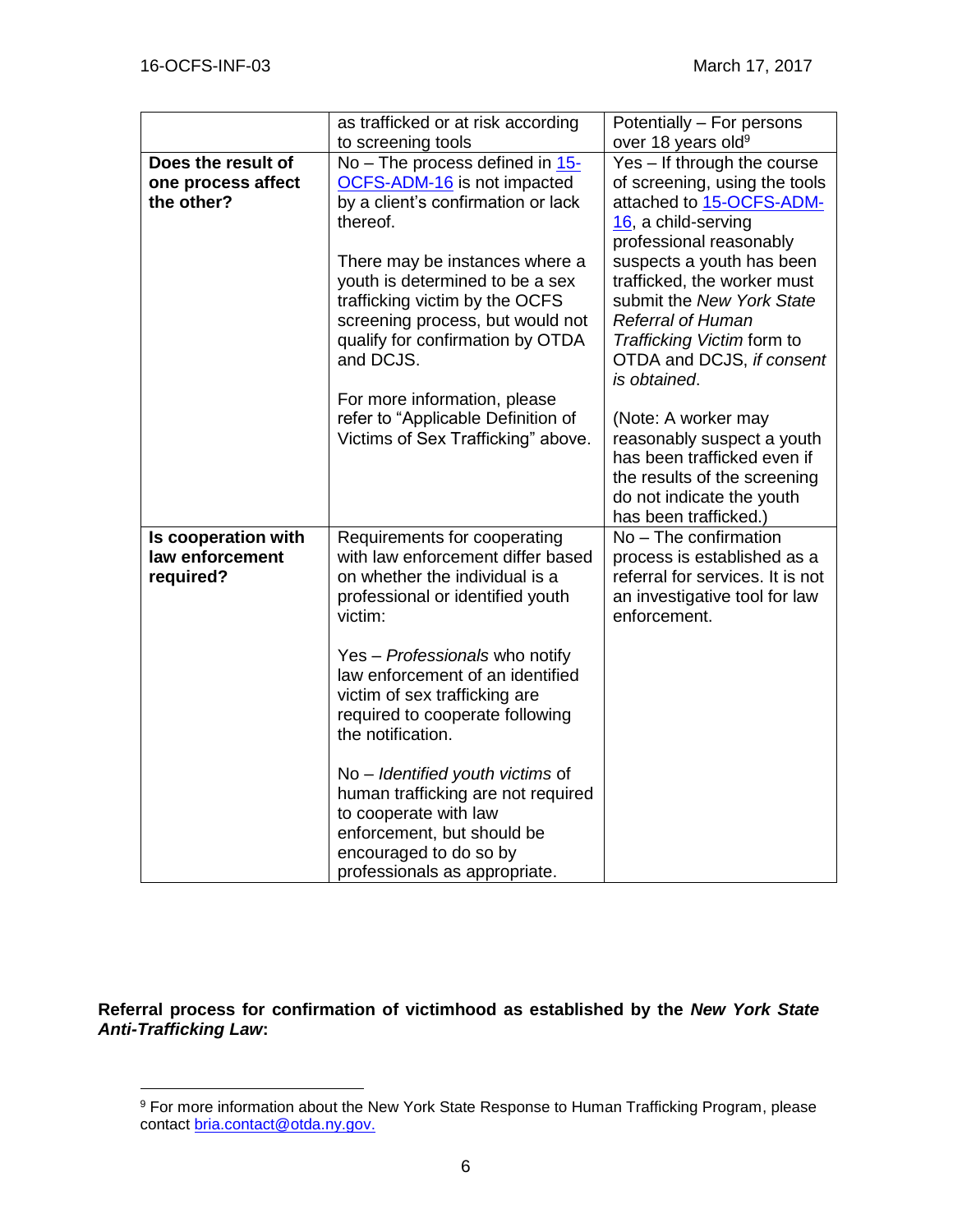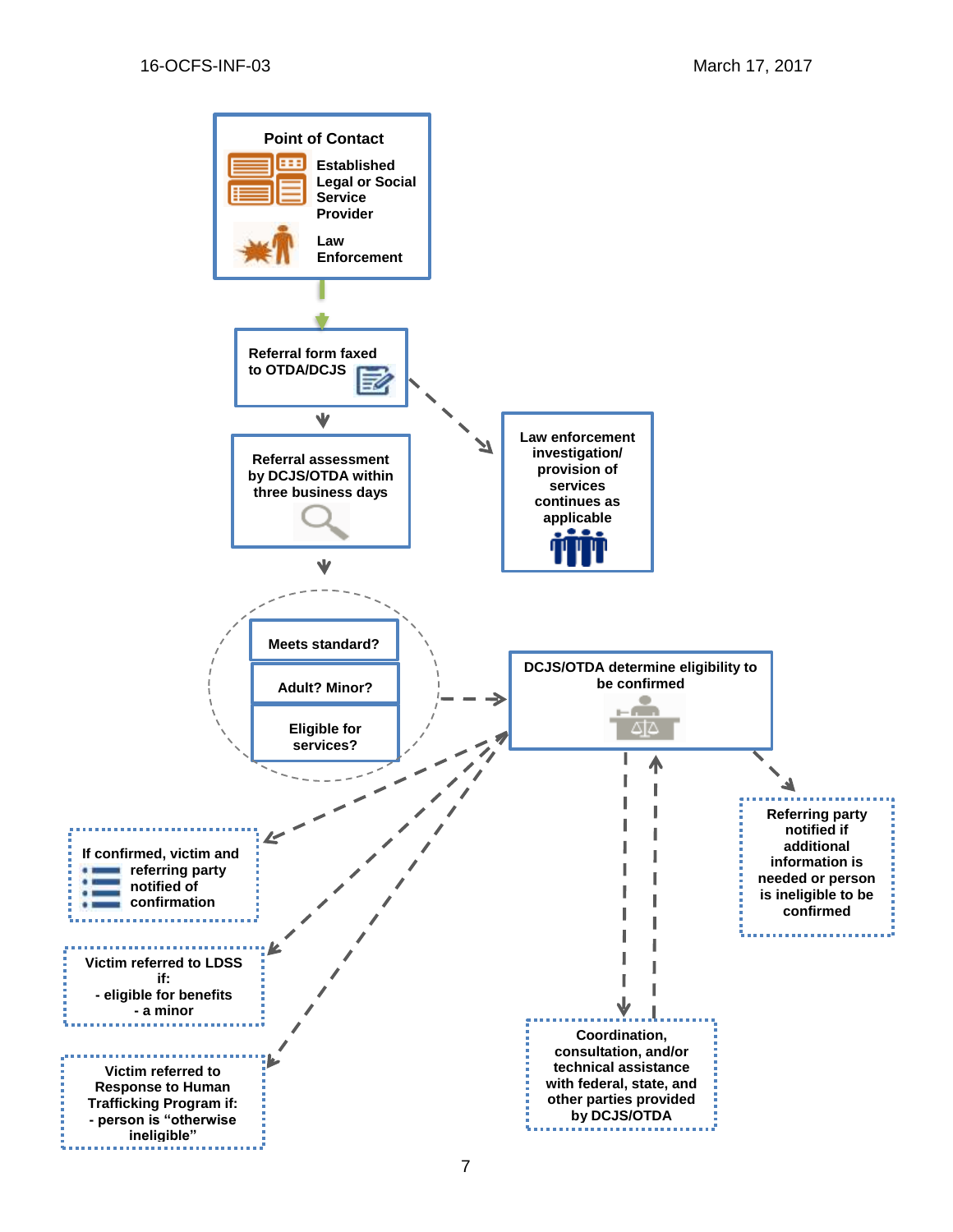#### *Sample Sex Trafficking and CSEC Referral Flow Chart* **for youth in the care, custody or supervision of an LDSS, Voluntary Agency (VA), or OCFS:**



**Note:** Mandated reporters are **required** to call the New York Statewide Central Register of Child Abuse and Maltreatment if, at any time, it is suspected that a youth's parent, guardian, or a person legally responsible for the youth is abusive or neglectful of the youth, including by trafficking or exploiting the youth.

**\*The LDSS and VA should determine in advance** which agency is responsible for the sex trafficking screening, reporting, and determining services requirements.

**\*\*To find your local Safe Harbour lead, contact your OCFS regional office.**

\*\*\*It must be documented in the case record that the child is a victim of sex trafficking; if the youth is in foster care, the documentation must indicate whether the victimization occurred prior to or while the youth was in foster care.

**\*\*\*\*Form [OCFS-3922](http://ocfs.ny.gov/main/Forms/Foster_Care/OCFS-3922%20Law%20Enforcement%20Report%20of%20a%20Child%20Sex%20Trafficking%20Victim.dot) must be faxed to the New York State Police** or **the New York City Police Department.** Though LDSSs and VAs are required to report to law enforcement when a child is identified as a sex trafficking victim, the child is **not** required to cooperate with a law enforcement investigation, should one occur as a result of this report. However, children and youth should be given an opportunity to discuss with law enforcement if they wish. For more information on the required protocol when a youth is suspected to be at risk of sex trafficking refer to [15-OCFS-ADM-16.](http://ocfs.ny.gov/main/policies/external/OCFS_2015/ADMs/15-OCFS-ADM-16%20%20Requirements%20to%20Identify,%20Document,%20Report,%20and%20Provide%20Services%20to%20Child%20Sex%20Trafficking%20Victims.pdf) For more information on how to support youth and provide services to youth who may be at risk of experiencing trafficking, refer to *Responding [to Commercially Sexually Exploited and Trafficked Youth: A Handbook for Child Serving](http://ocfs.ny.gov/main/humantrafficking/resources/OCFS-Handbook-for-Office-print.pdf)  [Professionals.](http://ocfs.ny.gov/main/humantrafficking/resources/OCFS-Handbook-for-Office-print.pdf)*